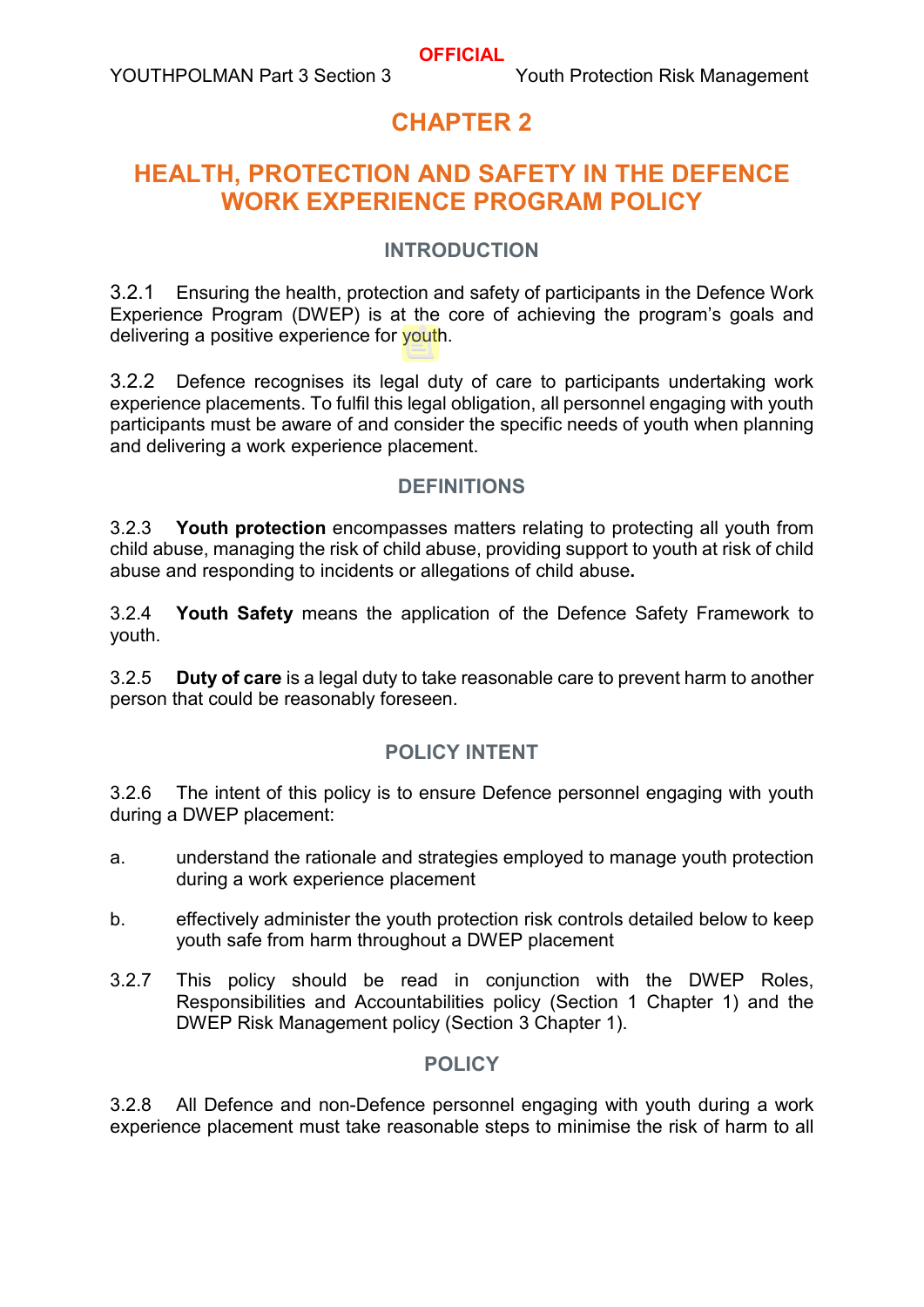DWEP participants by:

- a. complying with all Defence WHS and youth protection policies to foster a youth safe environment
- b. implementing strategies to prevent unacceptable behaviour, misconduct and abuse of youth
- c. ensuring youth safety and protection hazards and risks are identified and effectively managed
- d. ensuring youth safety and protection events/incidents, including complaints are reported and managed in accordance with WHS policies; Part 1, Section 3 Chapters 3 and 4 and this Part.

# **DUTY OF CARE**

3.2.9 Defence's duty of care for each work experience participant commences when the participant arrives at the designated location and is met by the Person Conducting the Activity (PCA) or Authorised Personnel. That duty of care ceases when the participant departs the designated location at the conclusion of the placement.

3.2.10 For work experience placements where Defence personnel pick-up or drop-off participants from an airport/bus/train station, Defence's duty of care commences when the participant arrives at the designated transfer location until the participant departs the designated transfer location.

3.2.11 Prior to allowing participants onto a Defence base, the PCA must collect and review all documentation required of the participant to allow entry onto the Defence unit/base. This includes, but may not be limited to the Covid-19 Risk Factors Advice and Acknowledgement Form (Annex A).

#### **INDUCTION**

3.2.12 The PCA must conduct a work experience placement induction and safety briefing using the Induction Checklist in the Unit Guide (Section 1 Chapter 1 Annex A), as a guide. The induction must confirm, at a minimum, that participants have understood and signed the Code of Conduct and have read the DWEP Participant Handbook (Annex B).

3.2.13 A Defence site-specific induction and safety briefing must also be delivered at the commencement of the placement and on other occasions as required during the placement.

3.2.14 PCAs and/or Authorised Personnel must regularly note a participant's attendance. At a minimum, this must occur at the commencement and conclusion of the placement and at the commencement and conclusion of any subsequent day/s.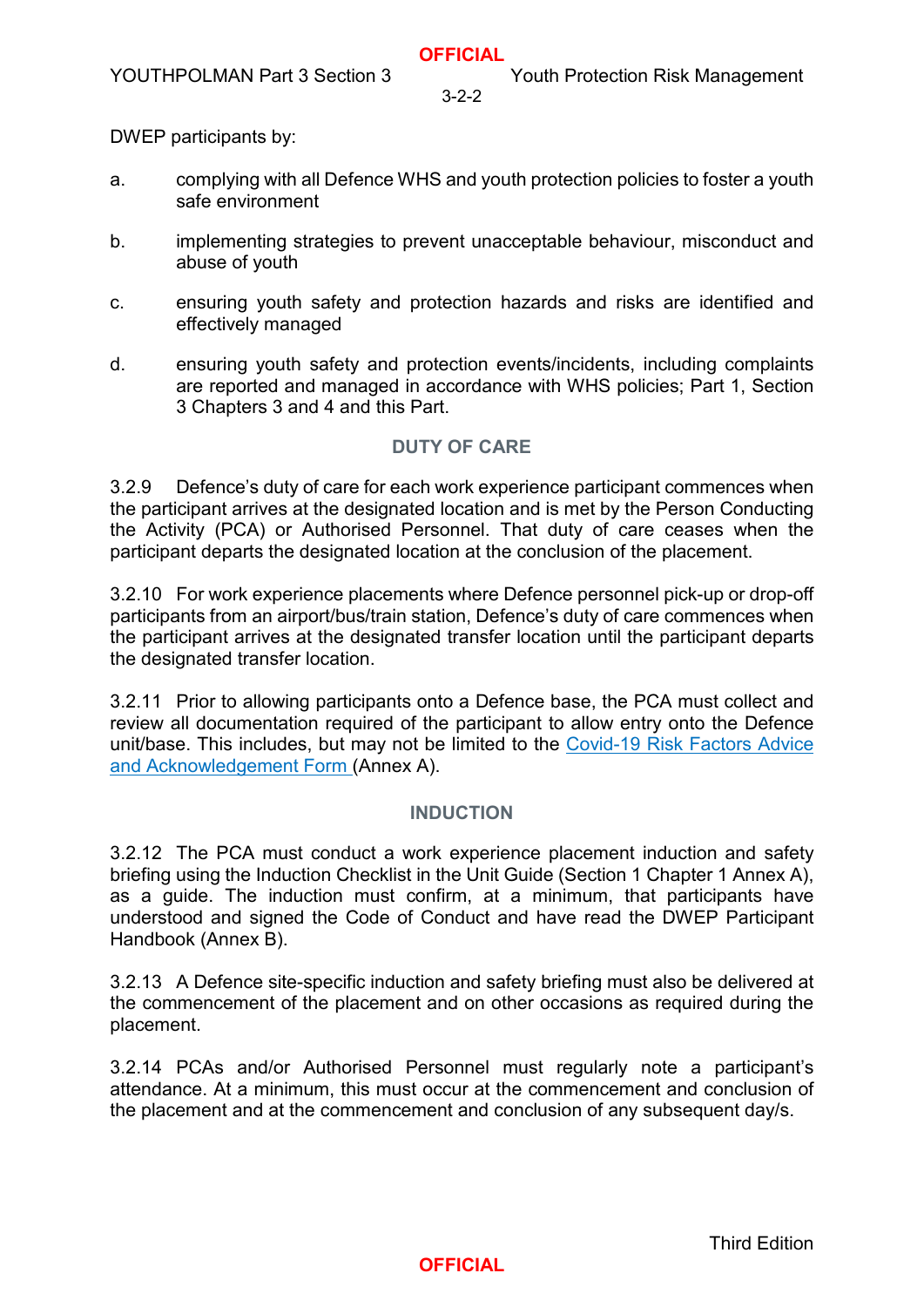#### **MANAGING ALLERGIES, DIETARY REQUIREMENTS, MEDICAL CONDITIONS AND PRE-EXISTING INJURIES**

3.2.15 Each participant's parent/s or guardian/s is responsible for providing the Educational Institution (EI) with accurate and current participant information in the relevant Defence Work Experience Placement Agreement (Annexes C-F).

3.2.16 If allergies, dietary requirements, medical conditions or pre-existing injuries are disclosed in the Defence Work Experience Placement Agreement, the WELO must advise the PCA prior to the commencement of the placement, using the Nominal Roll.

- 3.2.17 The Nominal Roll must include the following information for each participant:
- a. emergency contact information
- b. emergency contact information for the participant's EI
- c. information relating to allergies, dietary requirements, medical conditions, behavioural issues, or pre-existing illnesses or injuries and each participant's treatment plan.

3.2.18 The PCA must review and sign the Nominal Roll coversheet (Annex G) and return to the WELO prior to the commencement of the placement. The PCA must retain relevant information for each participant during a placement to be readily accessed as required.

3.2.19 If a participant's medical treatment plan specifies medication is required, PCAs must ensure the participant carries this medication at all times.

3.2.20 If a participant does not bring the required medication to the placement, the PCA should immediately notify the WELO who will contact the EI to discuss the appropriate course of action. A participant may not be permitted to participate in a placement activity if there is a likelihood of the participant being injured or ill without their medication.

3.2.21 If a participant advises a previously undisclosed allergy, dietary requirement, medical condition or pre-existing injury or illness during a placement, the PCA must notify the WELO. The WELO must contact the participant's EI and parent/s or guardian/s to confirm the participant's needs and discuss whether those needs can be accommodated, as far as reasonably practicable, for the remainder of the placement. A participant may not be permitted to participate in any or all of the placement activities if there is a likelihood of illness or an injury occurring if any of the participant's needs cannot be accommodated.

3.2.22 The POC or PCA must notify the Mess manager of participants' special dietary needs in advance of the placement. The POC or PCA must confirm suitable meals are provided for each participant with special dietary needs.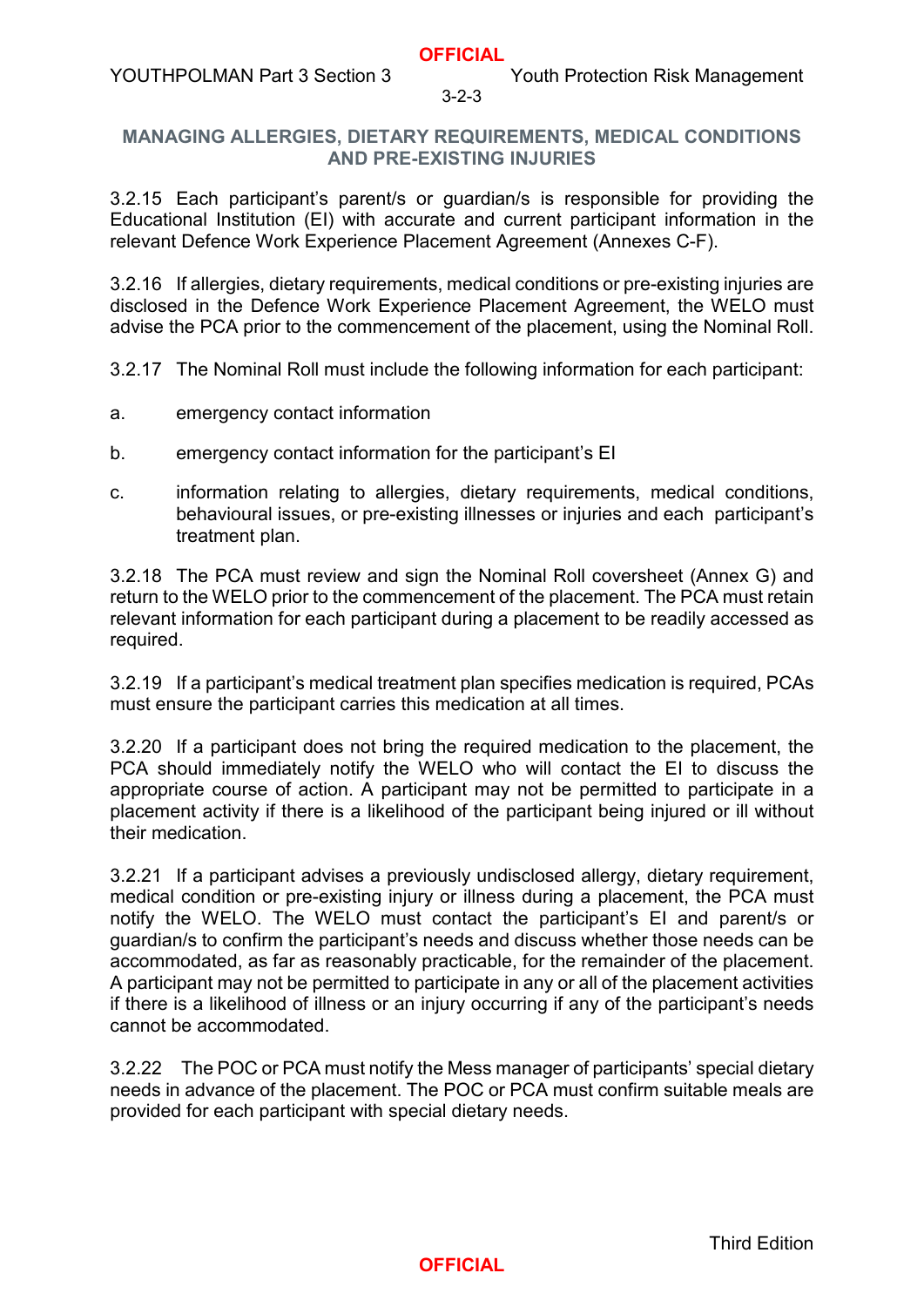## **CONSENT TO UNDERTAKE ACTIVITIES**

3.2.23 The Defence Work Experience Placement Agreement seeks specific parental consent for participants under 18 years for the following activities:

- a. Defence physical training activities
- b. travelling in Defence vehicles (including cars, trucks, aircraft and/or ships)
- c. supervised use of computer-based Defence weapons simulator systems
- d. handling unloaded firearms under supervision
- e. being photographed and videoed.

3.2.24 If consent is not granted for any of the activities in 3.2.23, participation must not occur and alternate arrangements must be made.

3.2.25 Additional or alternative activities (for example, an activity not included in the original activity schedule) should not include any activity for which parent/guardian approval would normally have been required.

#### **PLANNING ACTIVITIES**

3.2.26 DWEP workplace learning activities are classified as follows:

- a. **Approved activity:** activities that are relevant to the intended career(s) being considered by a participant and do not fall into the category of DWEP Excluded Activities (Annex H), or activities requiring additional consideration or approval
- b. **Adventure activity:** a physical activity such as abseiling, orienteering and water activities
- c. **Special consideration activity:** a placement activity that requires additional consultation between the EI and Defence
- d. **Excluded activity:** an activity from which one or more participants are excluded due to conditions or rulings determined by an EI, EI's insurance provider, Defence and/ or DWEP (Annex H).

3.2.27 Prior to planning a DWEP activity, the PCA must consult with the relevant WELO to confirm the activity's classification and determine appropriate planning action. When planning a DWEP activity, the WELO and PCA must take into consideration that DWEP participants are not militarily trained and activities must be appropriately tailored. Program and placement risk assessments are undertaken in accordance with, Section 3, Chapter 1.

3.2.28 Activities conducted on DWEP placements must be planned in accordance with Defence policy and comply with relevant State/Territory Department of Education guidelines. Some EIs may identify additional activities that are not covered by their

Third Edition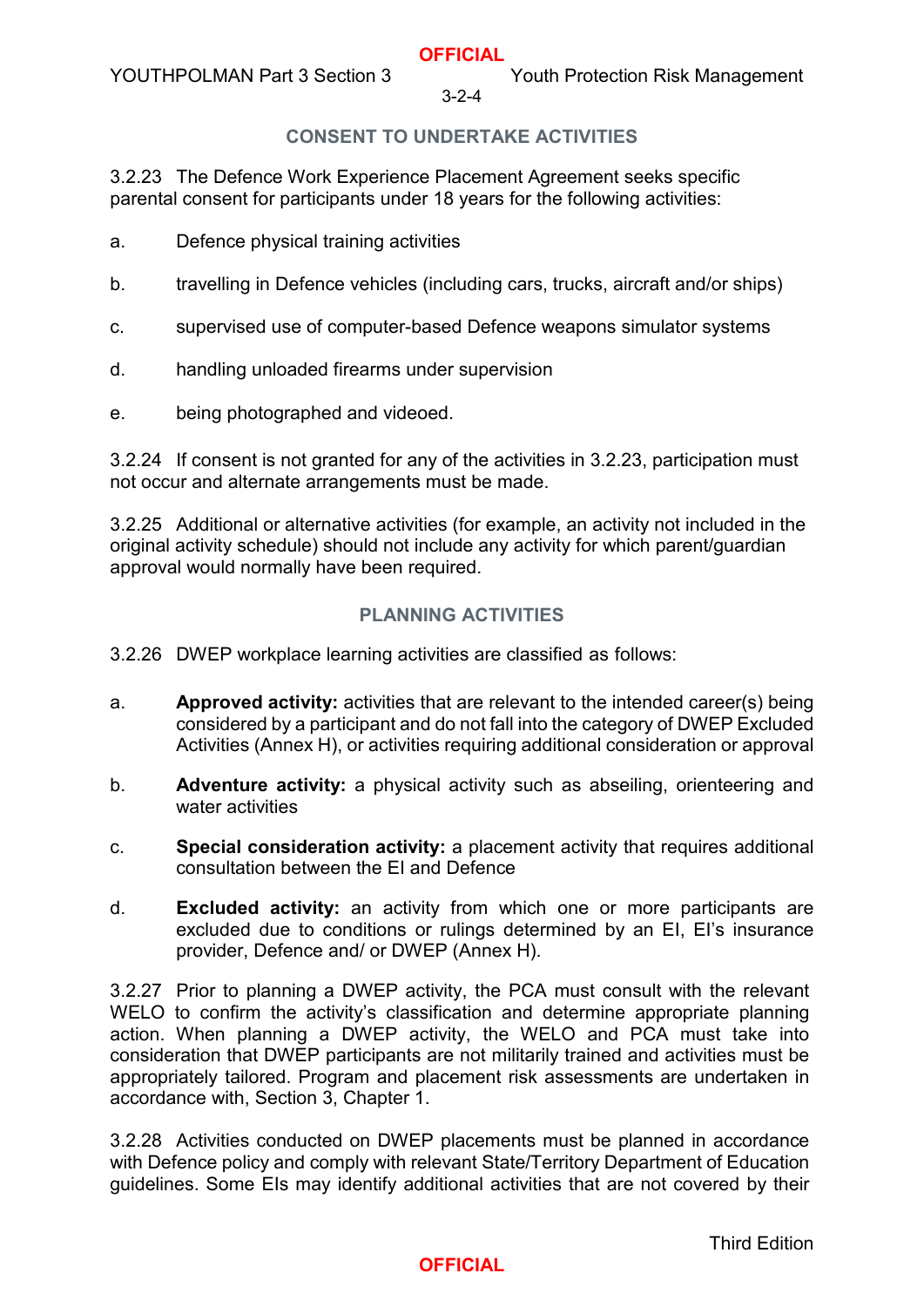Certificate of Currency. Special consideration and Excluded Activities for each State and Territory are provided in Annex H

3.2.29 Participants must be supervised during adventure activities. Where appropriate, additional supervision requirements must be included in the activity specific risk assessment.

3.2.30 Regional DWEP personnel must confirm the currency of Excluded Activities with the relevant Department of Education statutory schedule of Excluded Activities, on at least an annual basis.

3.2.31 Students travelling interstate for placements remain subject to any special consideration or Excluded Activity specified by their home State or Territory, the EI and/or the EI's insurer.

3.2.32 When there are placements involving participants from more than one jurisdiction, PCAs and Authorised Personnel must ensure participants do not undertake any activity which is excluded within their home State or Territory. Excluded participants must be supervised while the rest of the group completes the activity.

## **USE OF MOBILE PHONES AND SOCIAL MEDIA**

3.2.33 PCAs must carry a mobile phone at all times unless not practicable or prohibited (for example, in a secure area).

3.2.34 As part of the DWEP Induction, PCAs must remind students to adhere to the DWEP Social Media policy (Section 2 Chapter 3) and their undertakings under the Code of Conduct.

3.2.35 During free time, participants may be permitted to use a personal mobile device (subject to the caveats in Annex A, Section 2, Chapter 3). Use of mobile phones and other electronic devices during a placement will be addressed in the Induction.

#### **SUPERVISION**

3.2.36 Whenever any adult engages with youth during a DWEP placement, as far as is reasonably practicable, another participant or adult should be present. If one-on-one interaction is unavoidable, it must take place in a well-lit area, visible to other adults.

3.2.37 When transporting only one under 18 participant in any vehicle, two adults should be present whenever possible.

3.2.38 Authorised Personnel must be present at all times during a work experience placement. A minimum of two Authorised Personnel must accompany participants at all times, except for activities involving five or less participants. For example:

- a. If a day activity includes 16 participants, there must be a minimum of two Authorised Personnel accompanying the group
- b. If a day activity includes 21 to 40 participants, there must be a minimum of three Authorised Personnel accompanying the group. This meets both the 1:20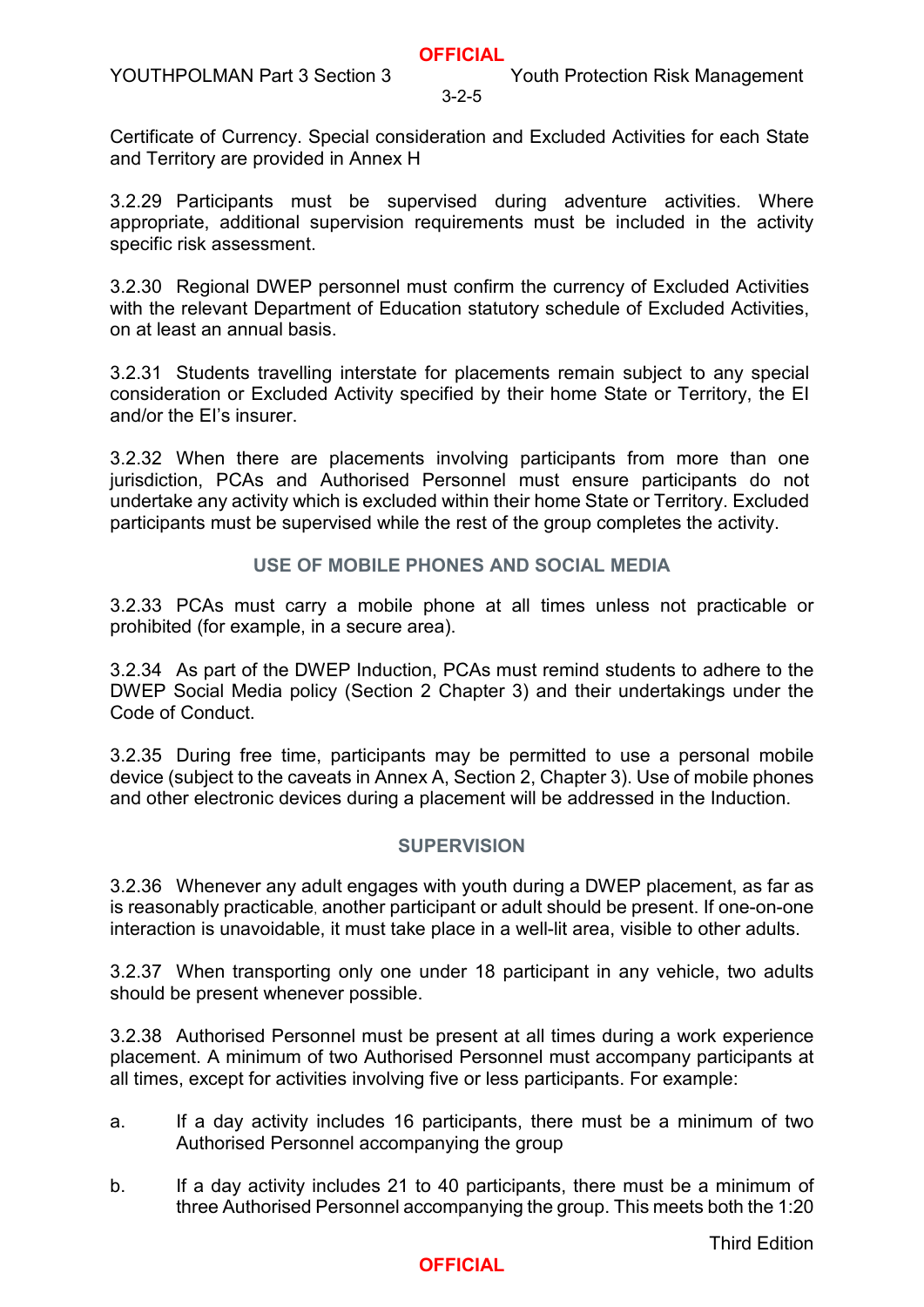staff to participant ratio and the requirement that a minimum of two staff accompany participants on all activities

3.2.39 The table below outlines minimum supervision ratios by activity type[1.](#page-5-0)

| <b>Type of Activity</b>                                                      | Minimum Staff <sup>2</sup> | <b>Authorised Personnel to</b><br><b>Participant Ratio</b>                              |
|------------------------------------------------------------------------------|----------------------------|-----------------------------------------------------------------------------------------|
| $\vert$ Day activities – occur between<br>6.00am and 5.00pm                  |                            | 1:20 (additional Authorised<br>Personnel required every 1-20<br>participants above cap) |
| Overnight activities occur<br>between 5.00pm and 6.00am<br>the following day |                            | 1:10                                                                                    |
| Activities involving five or less<br>participants                            |                            |                                                                                         |

3.2.40 For mixed gender groups undertaking overnight placements, there must be at least one Authorised Personnel of each gender in attendance in accordance with the prescribed ratio.

3.2.41 Guest speakers should not be included in minimum staff/participant ratios.

## **BATHROOM, TOILET AND SHOWER FACILITIES**

3.2.42 Bathroom, shower and toilet facility use must be separated by gender (for example, female participants only share facilities with other female participants and male participants only share facilities with other male participants). If a participant identifies as gender X, the participant's preferences should be considered in advance of the work experience placement to confirm whether the participant's needs can be accommodated while taking into consideration the needs of all other participants.

3.2.43 Wherever possible, PCAs and Authorised Personnel should use different facilities to participants or wait until the participants have vacated the facility.

#### **SPECIAL CONSIDERATIONS FOR OVERNIGHT ACTIVITIES**

3.2.44 Participants' sleeping arrangements must be separated by gender (for example, female participants must only share a room with another female participant/s and male participants must only share a room with an/other male participant/s). WELOs and PCAs must be sensitive to the needs of participants identifying as gender X when planning sleeping arrangements, including appropriate supervisory ratios.

-

<span id="page-5-0"></span><sup>&</sup>lt;sup>1</sup> Based on good practice, supervision ratios specified by Australian Curriculum, Assessment and [Reporting Authority Student-Teacher Ratio;](https://www.acara.edu.au/reporting/national-report-on-schooling-in-australia/national-report-on-schooling-in-australia-data-portal/student-teacher-ratios) [Victorian Department of Education and Training Staffing](https://www.education.vic.gov.au/school/principals/spag/safety/Pages/staffing.aspx)  [and Supervision Guidelines;](https://www.education.vic.gov.au/school/principals/spag/safety/Pages/staffing.aspx) and [NSW Department of Education Teacher Staffing Entitlements](https://www.teach.nsw.edu.au/documents/staffingformulaeguidelines.pdf)

<span id="page-5-1"></span><sup>2</sup> Must include at least one Authorised Personnel.